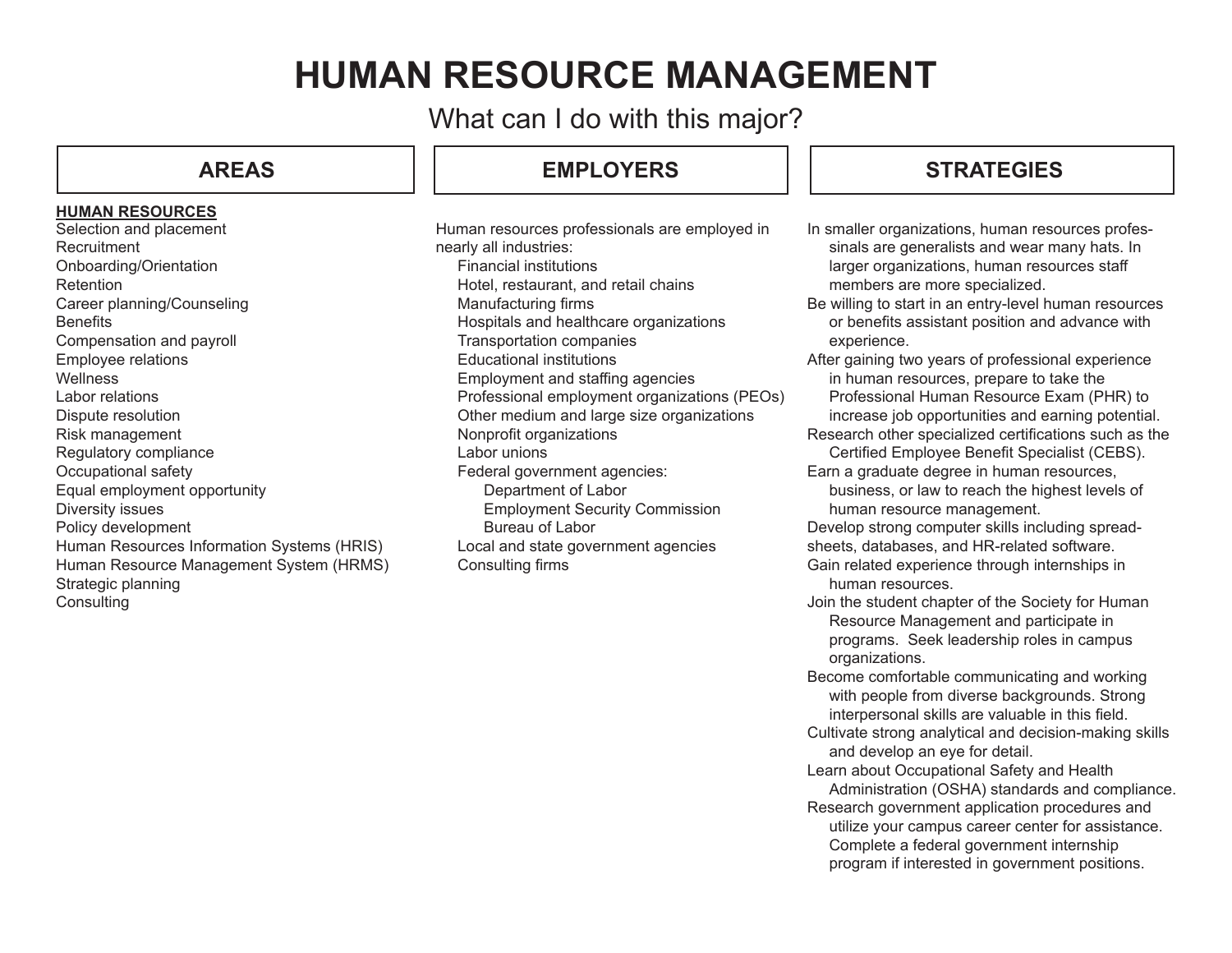# **AREAS**

### **TRAINING AND DEVELOPMENT**

Instructional design Program development Onboarding/Orientation Industrial training Technology training Management development Employee and organizational development Performance improvement Organizational change

Corporate universities Consulting firms Business and industry training facilities Manufacturing companies Retail and customer service industriesRestaurant and hotel chainsHospitals and healthcare organizations Educational institutionsOther large corporations

# **EMPLOYERS STRATEGIES**

Develop teaching skills through tutoring or training positions on campus. Obtain related experience through internships. Be prepared to start working in another area of human resources before moving into a training position. Earn a master's degree in human resources, training and development, or related field. Develop the ability to comprehend operational systems and to process new information quickly. Stay abreast of current issues in technology, industry, and business education through professional association journals. Develop solid knowledge of the content area being addressed in training. Hone communication and presentation skills. Gain comfort in working with people of varying back grounds. Learn about important issues such as, Occupational Safety and Health Administration (OSHA) standards and compliance and International Organization for Standardization (ISO) criteria.

### **INDUSTRIAL/ORGANIZATIONAL PSYCHOLOGY**

- Organizational development/Effectiveness Assessment and evaluationPersonnel selection/Hiring systems Performance appraisal Job analysis Behavioral analysis Individual development Labor relationsEmployee safety **Ergonomics Training Teaching** Research**Consulting**
- Consulting firms Educational servicesColleges and universities Large private and public companies in a variety of industriesGovernment agencies Military research organizations Test preparation companies

Double major or minor in psychology as an undergraduate. Conduct an independent research study or volunteer to assist a professor with research to gain experience. Maintain a high GPA and secure strong faculty recommendations to pursue graduate school. Demonstrate strong interest in studying the behavior of people at work. Obtain internships in areas of organizational

 development. Develop aptitude in statistical analysis and relevant

software packages.

Earn a doctoral degree in industrial/organizational psychology.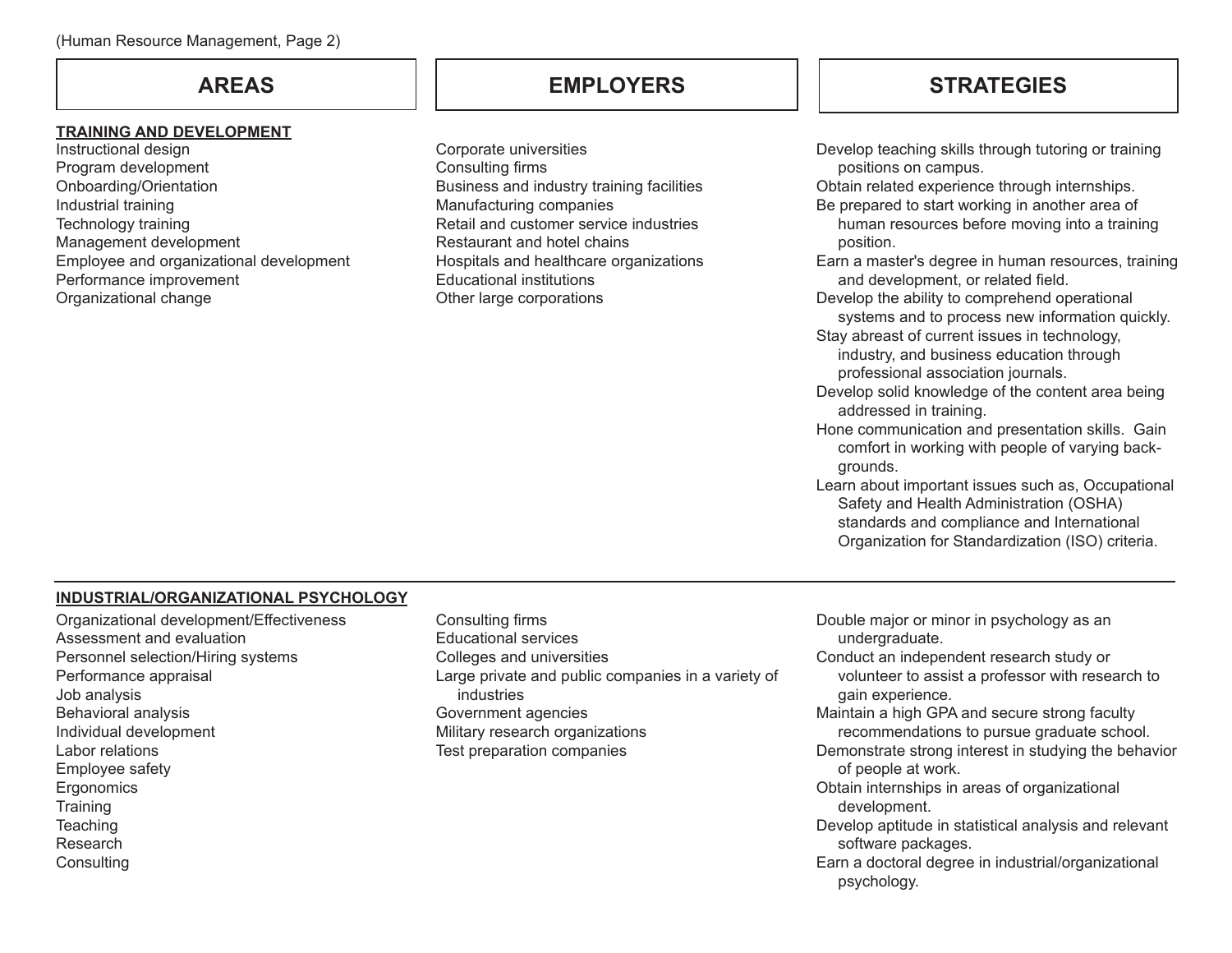## **AREAS**

### **LAW**

See also What Can I Do With This Major in Law? Arbitration and mediationLabor relationsEmployment law **Contractual Corporate** Nonprofit or public interest GovernmentOther specialties

Law firms Federal, state, and local government Private practice **Corporations** Special interest groups Universities and colleges Legal aid societies Nonprofit and public interest organizations (e.g., ACLU, NAACP Legal Defense Fund, Legal Services Corporation) Legal clinics Other private legal services

# **EMPLOYERS STRATEGIES**

Plan to attend law school. Maintain a high grade point average and secure strong faculty recommendations. Prepare for the LSAT (Law School Admission Test). Develop strong research skills and attention to detail. Participate in debate or forensic team to hone communication skills.Get involved in pre-law and mock trial organizations. Take courses in employment law, conflict management, and labor relations. Shadow an attorney to learn more about the field and various specialties. Gain experience and build skills through part-time or summer work in a law firm or an organization related to your particular interests. Volunteer with a public advocacy group. Seek experience with mediation and conflict resolution.

#### **BUSINESS**

**Sales** Customer serviceMarketing **Management** Insurance: Claims management **Underwriting** Real Estate: SalesProperty management Service providers **Wholesalers Manufacturers** Retail stores: Department stores Specialty stores Discount stores Super retailers Online retailersCall centersTransportation companies Financial institutionsInsurance companies Real estate companies Property management firms Apartment complexes

Develop career goals and seek relevant experiences to prepare for those goals.

- Obtain relevant experience through part-time jobs or internships.
- Work a part-time or summer job in a retail store. Demonstrate a willingness to take on additional responsibilities such as "assistant manager."
- Participate in student organizations and seek leadership roles.
- Learn to work well with different types of people. Develop a strong commitment to customer satisfaction.
- For sales positions, develop the ability to work well under pressure and be comfortable in a competitive environment.
- Be willing to start in a management-trainee program or other entry-level positions.
- Understand the top skills employers desire and be prepared to demonstrate them, such as communication (oral and written), computer, interpersonal, leadership, and teamwork.